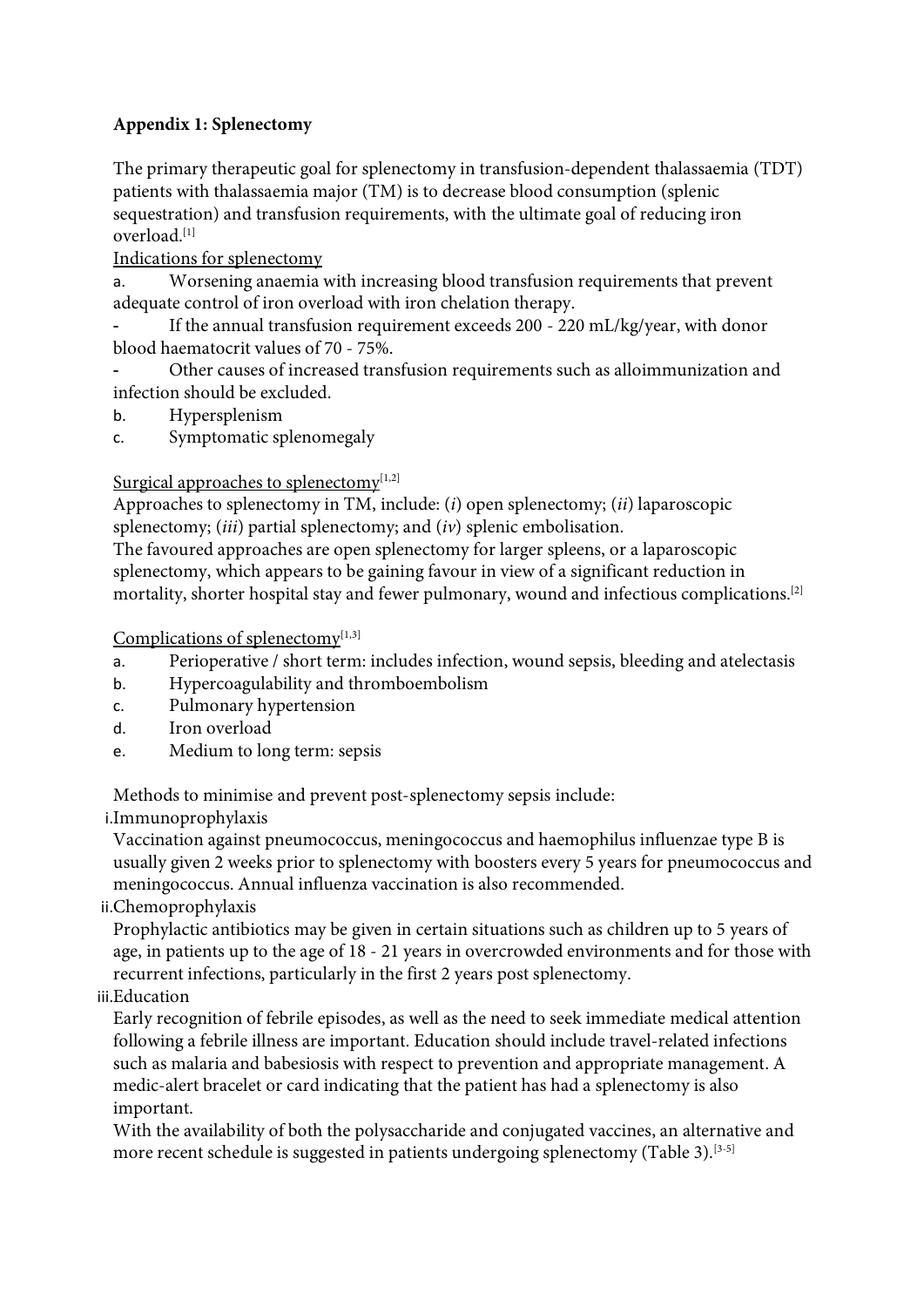Optimal management of TM, including the efficacy of blood transfusion treatment reduces the likelihood of increasing splenomegaly and hypersplenism and the need for splenectomy. Before considering splenectomy, the patient should be placed on an adequate transfusion program for several months and be properly re-evaluated, based on the risk to benefit ratio of the procedure.

### **Appendix 2: Fertility and pregnancy**

Current improvements in the management of thalassaemia major patients has led to improved survival and quality of life into adulthood, with the possibility of having a functioning reproductive system and increased chances of achieving a pregnancy. To ensure optimal outcomes, a multidisciplinary team approach is required to assess issues surrounding fertility, pregnancy and delivery. This includes a haematologist, endocrinologist, reproductive medicine specialist, cardiologist, obstetrician and specialist nurse.

## Fertility

The most common abnormality in up to 90% of patients is hypogonadotropic hypogonadism.<sup>[6]</sup> Patients may have primary amenorrhoea, delayed puberty or secondary amenorrhoea with consequent infertility. The majority will have an intact gonadal function, implying that fertility is potentially salvageable by using exogenous gonadotrophin therapy to bypass the hypothalamic pituitary axis and induce ovulation in females and spermatogenesis in males. Optimising the management of other endocrinopathies like diabetes and hypothyroidism is important, as these may have an impact on fertility.

Pre-pregnancy counselling and fertility assessment of patients, i.e. site of damage to the hypothalamic-pituitary-gonadal-axis and the carrier status of the partner, are important. If both the patient and partner are homozygous for β-thalassaemia, use of donor gametes is preferable, i.e. donor sperm and eggs. If the partner is heterozygous, then pre-implantation genetic gonadotrophin-induced ovulation and/or reproductive technologies can be used. These facilities are unavailable in the majority of South African public sector healthcare facilities, but are potentially viable options in the private healthcare sector.

#### Pregnancy

Pregnancy does not alter the natural progression of the disease. However, cardiac failure, alloimmunisation, viral infection, thrombosis, osteoporosis and endocrinopathies, e.g. diabetes mellitus, hypothyroidism and hypoparathyroidism, are possible complications to consider in a pregnant TM patient (Table 4). Folate supplementation should continue throughout pregnancy.

Risks associated with pregnancy:[6]

- i.Risks of miscarriage and pregnancy-specific complications are the same as the background population. There is no increased risk of fetal malformations.
- ii.There appears to be a two-fold increase in fetal growth restriction and an increased risk for pre-term labour.
- iii.As chelation therapy is contra-indicated during pregnancy and with the need for ongoing blood transfusions, iron continues to accumulate, particularly in the liver. Chelation should resume promptly after delivery.
- iv.There is a risk of thrombosis, especially in patients who have been previously splenectomised. The use of low molecular heparin is therefore recommended during pregnancy.

**Appendix 3: Haematopoietic stem cell transplantation**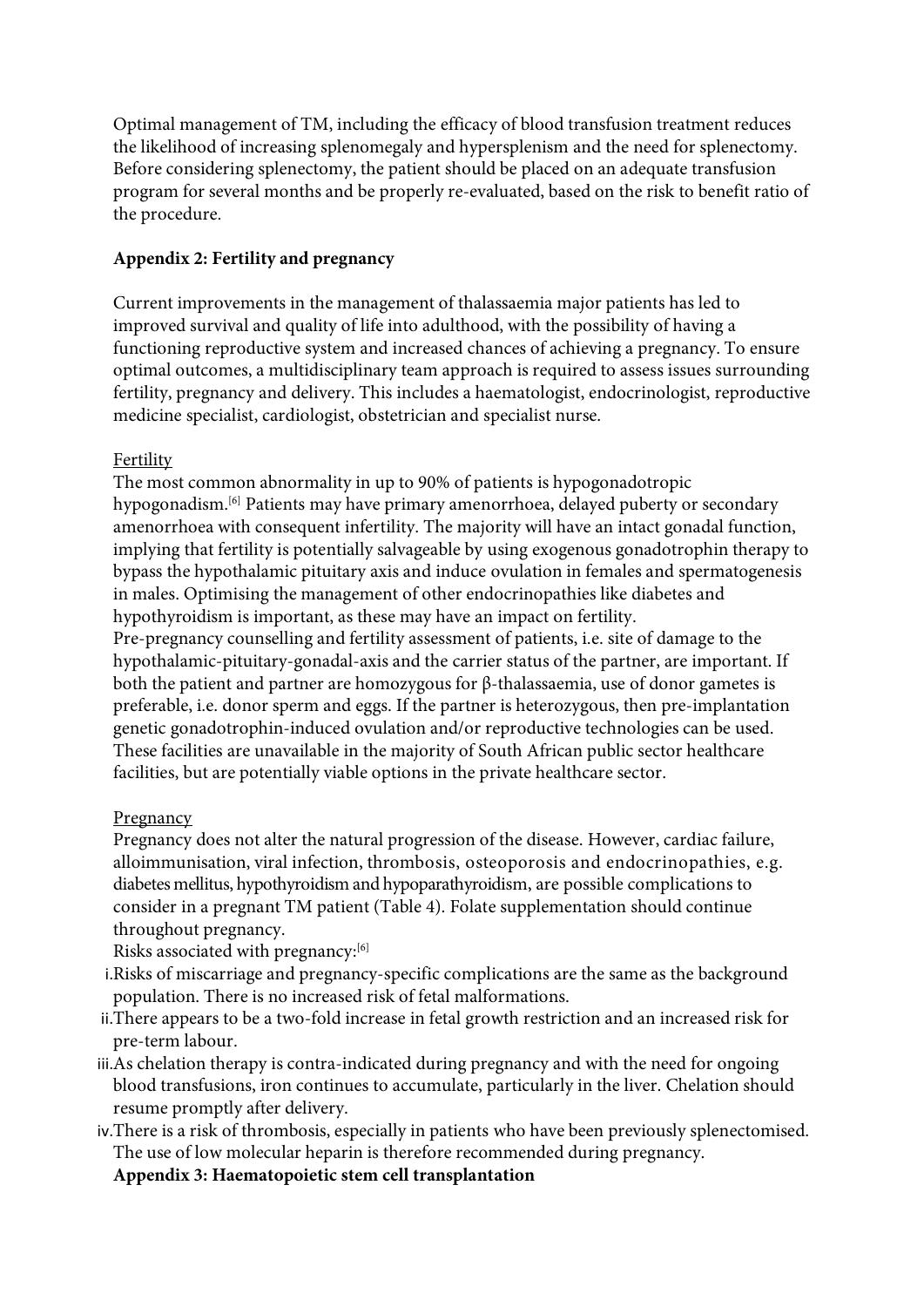Allogeneic haematopoietic stem cell transplantation (HSCT) is currently the only available curative strategy. The outcome of HSCT, however, is strongly influenced by factors such as age at transplantation, irregular iron chelation history, histocompatibility and source of stem cells.

Since the 1970s, the main therapeutic approaches for TDT remain blood transfusion in combination with iron chelation therapy. This approach can only succeed where there is adequate blood provision and good compliance to chelation therapy.[7] However, both regular blood transfusions and chelation therapy are expensive, and in one study, it was estimated that only 12% of children received adequate blood transfusions and less than half had effective iron chelation therapy. Additionally, compliance was often suboptimal.<sup>[8]</sup> Therefore, curative treatments such as haematopoietic stem cell transplantation (HSCT) would seem a cost-effective option if there was a compatible stem cell donor.

Allogeneic HSCT with an HLA matched (unaffected or heterozygous) sibling started in 1980s, with some of the largest experiences published in Italy.[9] While the approach proved to be effective, the outcome seemed to be influenced by various factors that gave a risk probability for survival. These included quality of the pre-transplant chelation therapy, presence of fibrosis in the liver and hepatomegaly (greater than 2 cm). Age younger than 7 years at transplantation also led to a significantly more favourable outcome.<sup>[10]</sup> Additionally, there have been improvements in the conditioning regimens and the source of the stem cells, which has impacted on the outcome of HSCT.<sup>[9,10]</sup> In a study, patients <14 years old, with adequate patient selection and with the recent improvements in transplantation technology, overall survival and event free survival of 91% and 86% were described.<sup>[9,10]</sup> Graft rejections from expanded haemopoiesis as well as sensitisation of the immune system by lifelong transfusions and severe forms of graft v. host disease (GvHD) remain significant challenges. As HLA-identical donors are available to less than 20% of patients, registries with nonremunerated donors typed at high resolution have become available. Currently more than 39 million donors are registered, substantially expanding the donor pool. Intensifying the conditioning regimens with anti-thymocyte globulin and post-transplant

immunosuppression with cyclosporin and methotrexate have reduced non-engraftment significantly, and also the more severe forms of GvHD. Nevertheless, while mortality rates remain low, transplantation with unrelated donor leads to lower thalassaemia free survival at around 63%.[11]

Experience with unrelated cord blood transplantation for patients lacking an HLA-matched donor has showed high rates of graft failure and delayed haematopoietic recovery. It is recommended that only units with at least  $3.5 \times 10^{27}$  nucleated cells/kg body weight before cryopreservation be used, with a single HLA mismatch allowed.[12]

Haploidentical transplant from family donors with intense T-cell depletion (CD34+ donations, TcRa/b, CD19+ depletion) avoided severe forms of GvHD, but have been associated with slow immune reconstitution and increased mortality from infections.[13] Allogeneic HSCT with an HLA-compatible sibling or high-resolution-matched unrelated donor remains an effective alternative for young transfusion-dependent patients, with good chelation and who have not developed complications from iron overload. Better patient and donor selection with improvements in immunosuppression have led to high rates of diseasefree survival. Indeed, work from Sardinia suggests that the cost of transplantation compares favourably after 8.7 years of conservative management,  $[14]$  showing that HSCT is a costeffective option if an adequate stem cell donor is available.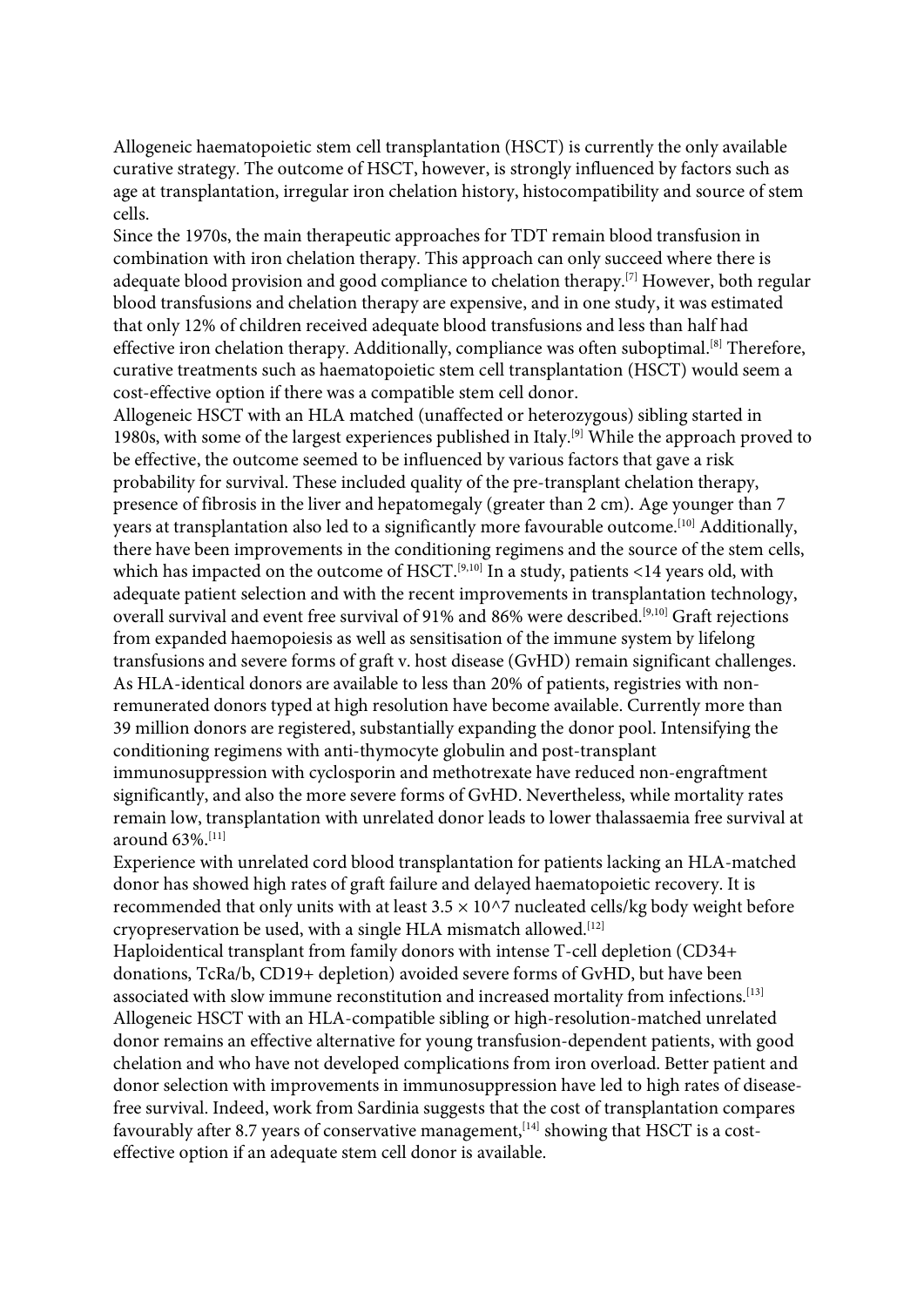#### **Appendix 4: Gene therapy**

While transplantation from HLA-identical siblings leads to 85% disease-free survival, the outcome of transplants from matched unrelated donors results in lower cure rates and increased mortality, and haploidentical transplantation still carries unacceptably high risks. Thus, allogeneic stem cell transplantation is a viable and effective option in <20% of patients. Gene therapy is theoretically available to all patients due to the autologous origin of the transplanted cells. The goal of gene therapy is to achieve stable introduction of functional globin genes into the patient's own haematopoietic stem cells, thus obviating the need for transfusions.[15-17]

Gene therapy using the lentiglobin vector can lead to cure without any mortality, graft rejection or clonal dominance issues.<sup>[16,17]</sup> Genome editing is a novel approach that makes use of targeted nucleases to correct the mutations in specific DNA sequences. Genome editing mediated by CRISPR/Cas9 has the ability to restore the normal β-globin function. Similarly, using CRISPR/Cas9, expression of BCL11A (responsible for modulating HbF expression) can be downregulated, leading to increased production of  $\gamma$ -globin and of HbF, thereby minimising the clinical severity of  $\beta$ -thalassaemia.<sup>[18]</sup> However, these genome-editing tools are still under *in vitro* trials.

The first successful gene therapy trial for thalassaemia was performed using lentiviral vectors by transducing autologous CD34+ HSCs which encode functional β-globin and the patient did not require transfusions for the following 2 years.<sup>[17]</sup> Development of lentiviral vectors with self-inactivating capacity without any pathogenic elements will be a significant milestone in the search and development for the cure for thalassaemia. Two subsequent clinical trials addressing transfusion-dependent β-thalassaemia started in 2013 based on the use of the BB305 vector. At a median follow-up of 26 months, all but one of the 13 patients with a  $\beta^0/\beta^0$ thalassaemia genotype had discontinued red cell transfusions and remained transfusionindependent with levels of total Hb of 8.2 - 13.7 g/dL, of which the therapeutic HbAT87Q accounted for 3.4 - 10 g/dL.<sup>[19]</sup> Another clinical trial was carried out in Italy in transfusiondependent β-thalassaemia. The study included three cohorts of adult (*n*= 3), adolescent (*n*= 3) and paediatric  $(n=4)$  subjects with various phenotypes. After myeloablative conditioning with treosulfan and thiotepa, mobilised CD34+ cells were transduced with the GLOBE vector and administered by intra-osseous injection. The procedure was well tolerated, with no treatment-related adverse events. All tested patients showed multilineage cell engraftment and no evidence of clonal abnormality. With a follow-up of >12 months, the transfusion requirement in the adult patients was significantly reduced, while three of the four paediatric participants remained transfusion free.<sup>[20]</sup>

Several hurdles remain in the implementation of gene therapy for patients with TM, such as adequate harvest of CD34+ cells and transduction with the optimal vector.[21] Use of an insufficient quantity of cells may result in graft rejection. Lentiviral vectors are required in large concentrations for effective integration; however, their use is limited by their high cost and complex nature of the production. Additionally, integration of viral vectors at regions other than the target region may result in the activation of proto-oncogenes resulting in different types of cancer.<sup>[22,23]</sup> Clearly the future appears bright, but the optimal strategy will only be determined by comparing competing approaches in the context of properly designed clinical trials with an extended follow-up.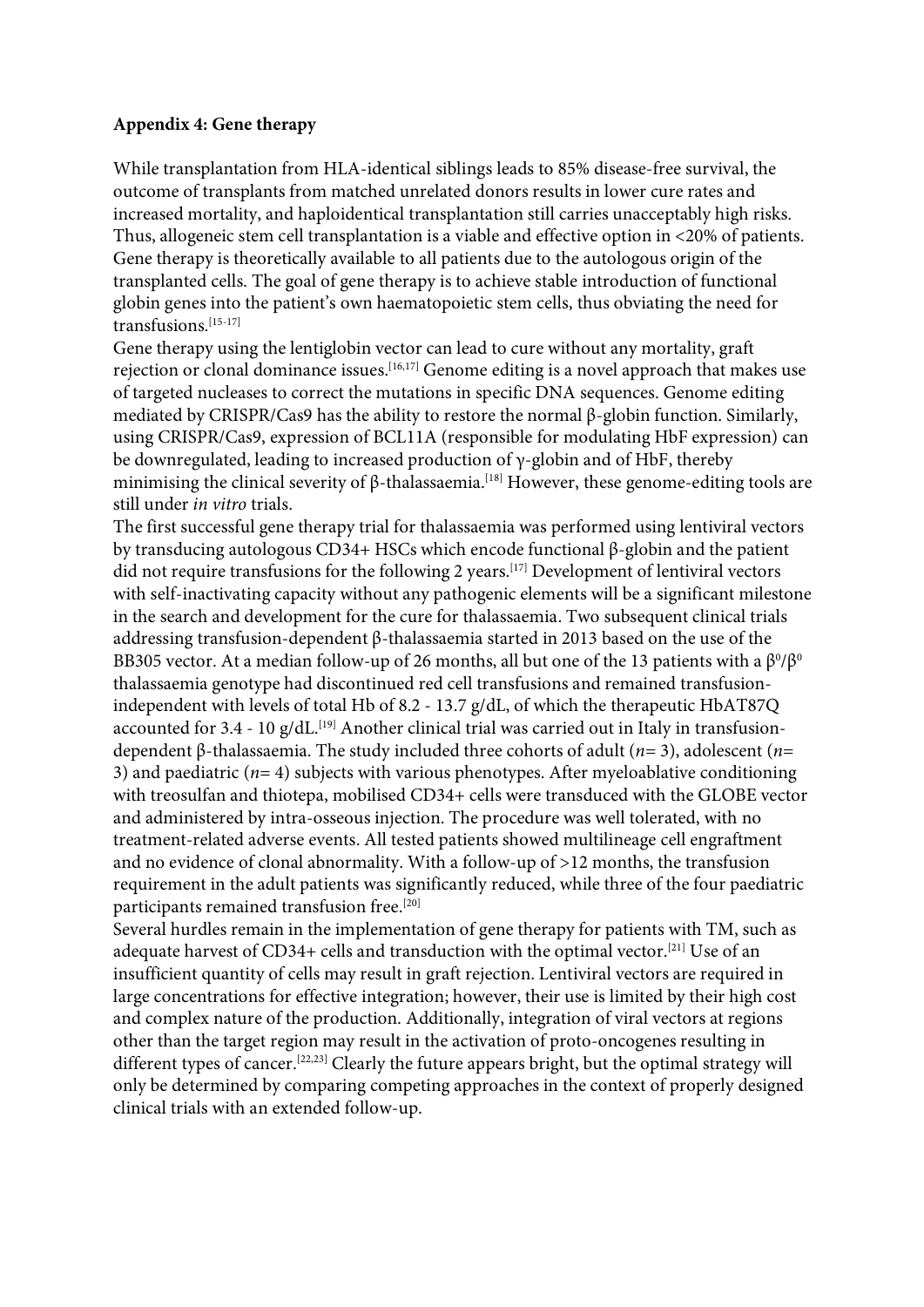- 1. Taher A and Tyan PI. The spleen. In: MD Cappellini, A Cohen, J Porter, A Taher, V Viprakasit (eds). Guidelines for the Management of Transfusion Dependent Thalassaemia (TDT). Thalassaemia International Federation. 3rd edition. 2014:126- 133.
- 2. Musallam KM,Khalife M, Sfeir PM, et al. Postoperative outcomes after laparoscopic splenectomy compared with open splenectomy. Ann Surg 2013;257:116-23.
- 3. Centers for Disease Control and Prevention. CDC Recommended Adult Immunization Schedule. CDC, 2015. http://www.cdc.gov/vaccines/schedules/hcp/adult.html. (accessed 30 May 2021).
- 4. Schmidt S. Prevention of pneumococcal disease in children… Which vaccine to use. S Afr Pharm J 2019;86:39-44.
- 5. Meiring S, Hussey G, Jeena P, et al. Recommendations for the use of meningococcal vaccines in South Africa. South Afr J Infect Dis 2017;32:82-86.
- 6. 37. Cassinerio E, Baldini IM, Alameddine RS, et al. Pregnancy in patients with thalassaemia major: A cohort study and conclusions for an adequate care management approach. Ann Hematol 2017;96,1015-1021.
- 7. De Silva S, Fisher CA, Premawardhena A, Sri Lanka Thalassaemia Study Group. Thalassaemia in Sri Lanka: Implications for the future health burden of Asian populations. Lancet 2000;355(9206):786-791.
- 8. Porter JB, Evangeli M, El-Beshlawy A. Challenges of adherence and persistence with iron chelation therapy. Int J Hematol 2011;94(5):453-460.
- 9. Lucarelli G, Galimberti M, Polchi P, et al. Bone marrow transplantation in patients with thalassaemia. N Engl J Med 1990;322(7):417-421.
- 10. Mathews V, George B, Deotare U, et al. A new stratification strategy that identifies a subset of class iii patients with an adverse prognosis among children with  $\beta$ thalassaemia major undergoing a matched related allogeneic stem cell transplantation. Biol Blood Marrow Transplant 2007;13(8):889-894.
- 11. Cappellini MD, Cohen A, Porter J, Taher A, Viprakasit V. Guidelines for the Management of Transfusion Dependent Thalassaemia (TDT). 3rd edition. Nicosia (CY): Thalassaemia International Federation, 2014.
- 12. Ruggeri A, Eapen M, Scaravadou A, et al. Umbilical cord blood transplantation for children with thalassemia and sickle cell disease. Biol Blood Marrow Transplant 2011;17(9):1375-1382. https://doi.org/10.1016/j.bbmt.2011.01.012
- 13. Gaziev J, Isgro A, Sodani P, et al. Haploidentical HSCT for hemoglobinopathies: Improved outcomes with TCRαβ+/CD191-depleted grafts. Blood Adv 2018;2(3):263- 270. https://doi.org/10.1182/bloodadvances.2017012005
- 14. Caocci G, Orofino MG, Vacca A, et al. Long-term survival of beta thalassaemia major patients treated with hematopoietic stem cell transplantation compared with survival with conventional treatment. Am J Hematol 2017;92(12):1303-1310.
- 15. Karponi G, Papayanni PG, Zervou F, et al. The functional effect of repeated cryopreservation on transduced CD34+ cells from patients with thalassaemia. Hum Gene Ther Methods 2018;29(5):220–227. https://doi.org/10.1089/hgtb.2018.032
- 16. Karponi G, Psatha N, Lederer CW, et al. Plerixafor+G-CSF mobilized CD34+ cells represent an optimal graft source for thalassaemia gene therapy. Blood 2015;126(5):616-619. https://doi.org/10.1182/blood-2015-03-629618